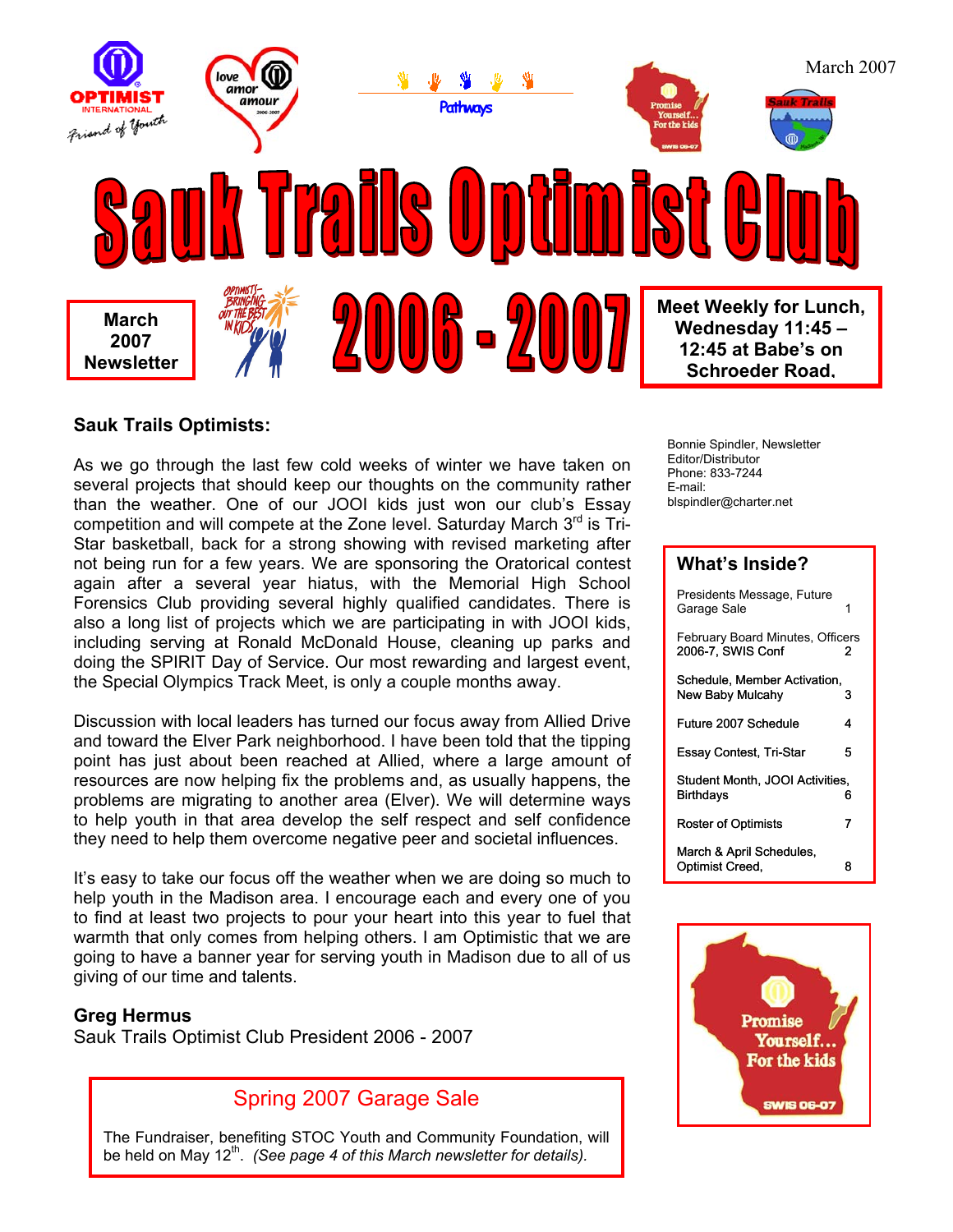March 2007

### **March 2007 Sauk Trails Optimist Club, Ltd. Page 2 of 8**

### **Members in Attendance:**

**President: Greg Hermus Past President: Rick Thomas Vice President: Kevin Campos Biane Riley, Kathy Johnson, Bill Monkemeyer, Carole Klopp Sec/Treasurer Gene Spindler Members Not Present: Barb Mulcahy, VP; Bob Wortinger & Kelly Piper, Board Members.** 

# SWIS – Southern Wisconsin **Conferences**

**April 20th – 21st, Janesville August 10th – 11th, Madison**

*(Training will be scheduled on Saturday at these conferences. As a board member, try to work the dates into your schedule to learn more about being an Optimist.)*

### **Sauk Trails Optimist Club STOC Board Minutes, Zimbrick Buick 02/13/2007**

President Hermus called the meeting to order at 4:50 p.m.

**Prior Month's Minutes**: Motion to approve by Carole Klopp and 2<sup>nd</sup> by Rick Thomas.

**Treasurer's Report**: Motion made, seconded and passed to accept Treasurer's Report.

### **President's Report:**

- a. No new members to approve
- b. Committee Chairs report in Committee Reports
- *c.* Calendar of Events: 4/26 is the induction of the new JOOI officers and STOC members are invited to attend*. (Carole will provide details to Bonnie Spindler to put an article in the newsletter.)*

### **Committee Reports:**

**JOOI Club**: Carole reported that she and Mary Schwartz are seeking volunteers to fill advisor positions on the 6 JOOI committees. Volunteers will help the co-chairs stay on task, provide guidance, and be a role model. Carole will provide details of what is required of the volunteer to consider. Also, the club is moving ahead with the Service Begins at Home project. Bowling with Optimists will be Wednesday, 3/7 from 4:30-6:00 at Schwoegler's for \$2.50/game plus shoes. Diane Riley motioned to allow a maximum of \$100 for food for the event. 2<sup>nd</sup> by Carole Klopp. Carole will be advising JOOI's other spring activities.

**Tri-Star Basketball**: Rick Thomas reported that the event is scheduled for 3/3 from 11-2 at the MAC Center in Verona. Competition will consist of shooting, passing, and dribbling contests. Volunteers are to arrive by 10:30. Rick will get advance registrations to ensure attendance.

**Membership Activation**: Chair Kelly Piper was not present, with an excused absence. She provided a potential script to be used for contacting members about participation and volunteerism, which was not discussed.

**Oratorical Contest**: Rick Thomas reported that the contest would be held at the 3/21 weekly meeting. Steve Bailey is finding 3 non-Optimist judges. A buffet lunch is planned to keep things moving.

**Essay Contest**: Rick Thomas reported that he has not received any essays yet, however the deadline is 2/21. He is getting help finding judges.

**Fundraising Committee:** Rick reported that the STOC Silent Auction will be accompanied by a Texas Hold 'em Poker Tournament on Friday, 4/20/07 at 7:00, doors open at 6:00 at JT Whitney. The STOC garage sale will be Friday and Saturday, May 11-12 at his home on Raymond Road.

**Donation Requests:** Carole Klopp motioned and Kathy Johnson 2<sup>nd</sup> to donate \$150 to the WI Safety Patrol to send a student to Washington D.C.

**Kids at Risk**: Greg's long-term goal is interaction with the Wexford Ridge (Lussier) Community Center and Allied Drive Boys & Girls Club. Rick suggested that we hold a separate basketballs skills competition at the Allied Drive facility, which is another event for volunteers to participate.

Adjourn: motion to adjourn at 5:36 by Gene Spindler and 2<sup>nd</sup> by Bill Monkemeyer. The date, time and location for the next Board Meeting **is 4:30, March 13th at Keller Williams, 2005 Beltline Highway.**

**Respectfully submitted by Kathy Johnson**

### **Sauk Trails Club Officers 2006-2007**

**President Greg Hermus**

**Secretary/Treasurer Gene Spindler** 

> **Past President Rick Thomas**

**Vice Presidents Barb Mulcahy Kevin Campos** 

**Board of Directors Diane Riley Kelly Piper Bob Wortinger Bill Monkemeyer Carole Klopp Kathy Johnson** 

### **FUTURE BOARD Meetings, 4:30 PM at: Keller-Williams**

March 13<sup>th</sup>, 2007 April  $10^{th}$ , 2007  $M$ ay 8<sup>th</sup>, 2007 June  $12^{th}$ , 2007 July 10<sup>th</sup>, 2007 August  $14<sup>th</sup>$ , 2007 September 11<sup>th</sup>, 2007 October  $9<sup>th</sup>$ , 2007 November  $13^{th}$ , 2007 December  $11^{th}$ , 2007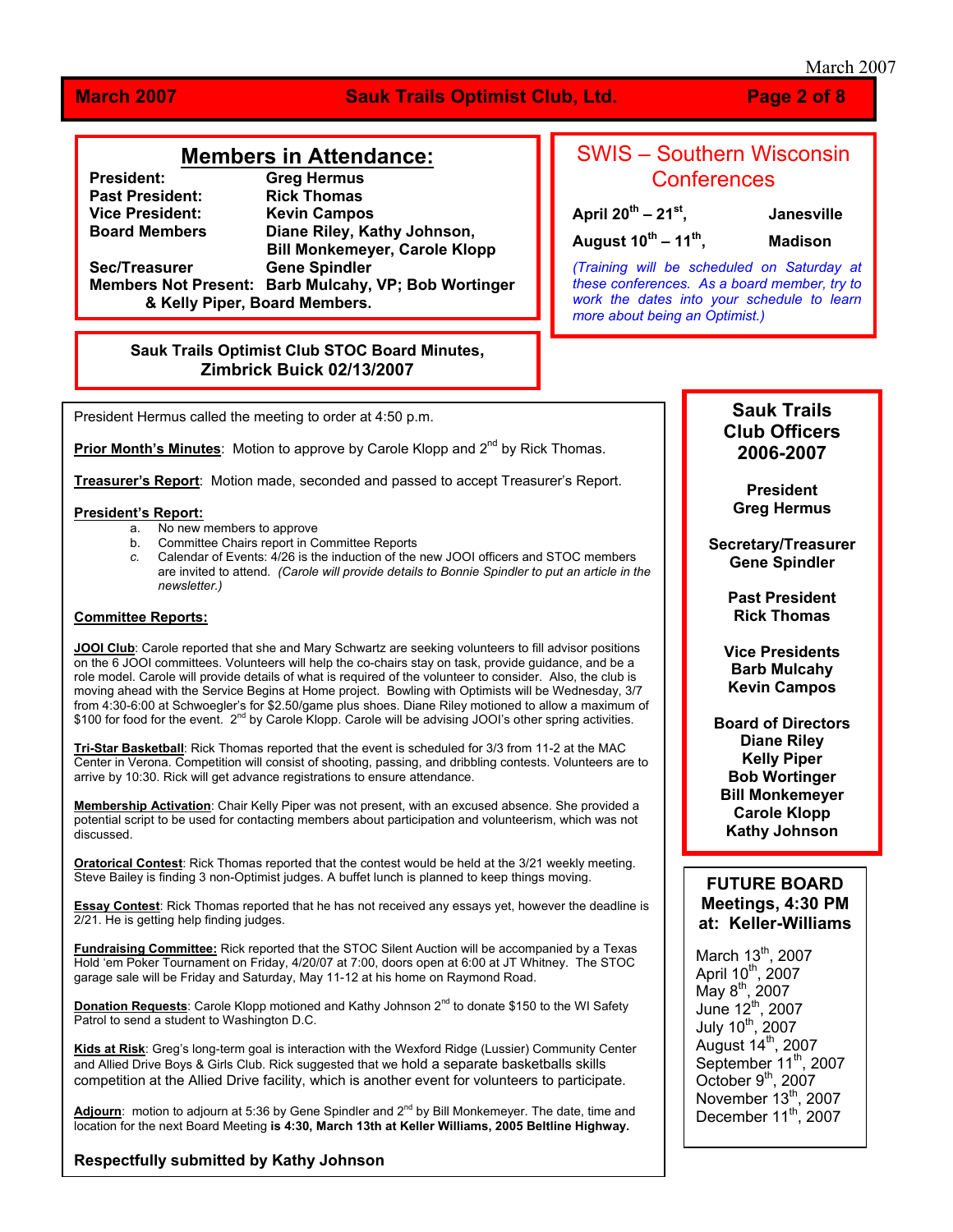### **March 2007** Sauk Trails Optimist Club, Ltd. Page 3 of 8

### **March 2007 Schedule**:

| March $7th$ – Lunch Babe's, 11:45 am                 |
|------------------------------------------------------|
| (Bowling with JOOI, Schwoegler's)                    |
| March $13^{th}$ - 4:30 PM Board Mtg, Keller Williams |
| March 14 <sup>th</sup> - Lunch Babe's, 11:45 am      |
| March $21^{st}$ – Lunch Babe's, 11:45 am             |
| (Oratorical Students and Student of Month)           |
| March 27 <sup>th</sup> - Ronald McDonald House meal  |
| March $28^{th}$ – Lunch Babe's, 11:45 am             |
|                                                      |

The board can reschedule dates and activities.

# Membership Activation Committee

We are looking for volunteers to join a new committee: the Membership Activation Committee. Our responsibilities will be to make about ten telephone calls every month or two. We will be communicating with members in order to increase participation in fundraising, volunteering and club social activities. Our goal is to get every member involved in at least one activity, which will make Sauk Trails Optimist Club more fun for all while improving out ability to serve the children of our community.

Please contact Kelly Piper at [kellypiper@charter.net](mailto:kellypiper@charter.net) if you are interested. Thanks very much. Kelly Piper

### **LUNCH UPDATE for 2007:**

Continuing in 2007: Choice of Salad OR a Sandwich. *(Sandwiches ONLY come with a choice of soup, fries, or fruit Babes is considering soup with salads).*

### **Student of the Month 2007 Dates Scheduled**,

March  $21^{st}$ , April  $18^{th}$ , and May  $16^{th}$ .

| <b>DATES</b>           | <b>Location</b> | <b>Speaker</b>                                                         | <b>Topic</b>                                            | Lunch                                                          |
|------------------------|-----------------|------------------------------------------------------------------------|---------------------------------------------------------|----------------------------------------------------------------|
| March 7 <sup>th</sup>  | <b>Babes</b>    | Dominic Pulera,<br>author                                              | Author on Italian<br>American history                   | Chicken Pita Wrap or<br>Chicken Taco Salad                     |
| March $14^{th}$        | <b>Babes</b>    | TBA                                                                    | American Red Cross                                      | Club Wrap or Beef<br>Taco Salad                                |
| March 21 <sup>st</sup> | <b>Babes</b>    | <b>Student Day:</b><br>Student of Month &<br><b>Oratorical Present</b> | March Student of<br>Month & Oratorical<br>Presentations | Cajun Chicken<br>Sandwich or 1/2 Cobb<br>Salad                 |
| March 28 <sup>th</sup> | <b>Babes</b>    | Paul Rusk                                                              | Alzheimer's<br>Association:                             | Teriyaki Chicken<br>Sandwich or 1/2<br>Chicken Caesar<br>Salad |
| April 4 <sup>th</sup>  | <b>Babes</b>    | Dr. Wade Anunson                                                       | <b>TBA</b>                                              | <b>TBA</b>                                                     |
| April 11 <sup>th</sup> | <b>Babes</b>    | Kathy Martinson                                                        | United Way - National<br><b>Volunteer Week</b>          | TBA                                                            |
| April 18th             | <b>Babes</b>    | Student of the<br>Month                                                | April Student of Month<br><b>Shares</b>                 | TBA                                                            |
| April 25 <sup>th</sup> | <b>Babes</b>    | Mary Schwartz                                                          | Trip to Europe                                          | TBA                                                            |



# **WELCOME** Kellen Joseph Mulcahy,

- **DATE: February 10th, 2007**
- **WEIGHT: 5 pounds, 4 ounces**
- **LENGTH: 20 Inches**
- **CONGRATULATIONS to Barb and Tim Mulcahy. We're all anxious to see your new son when the weather gets warmer.**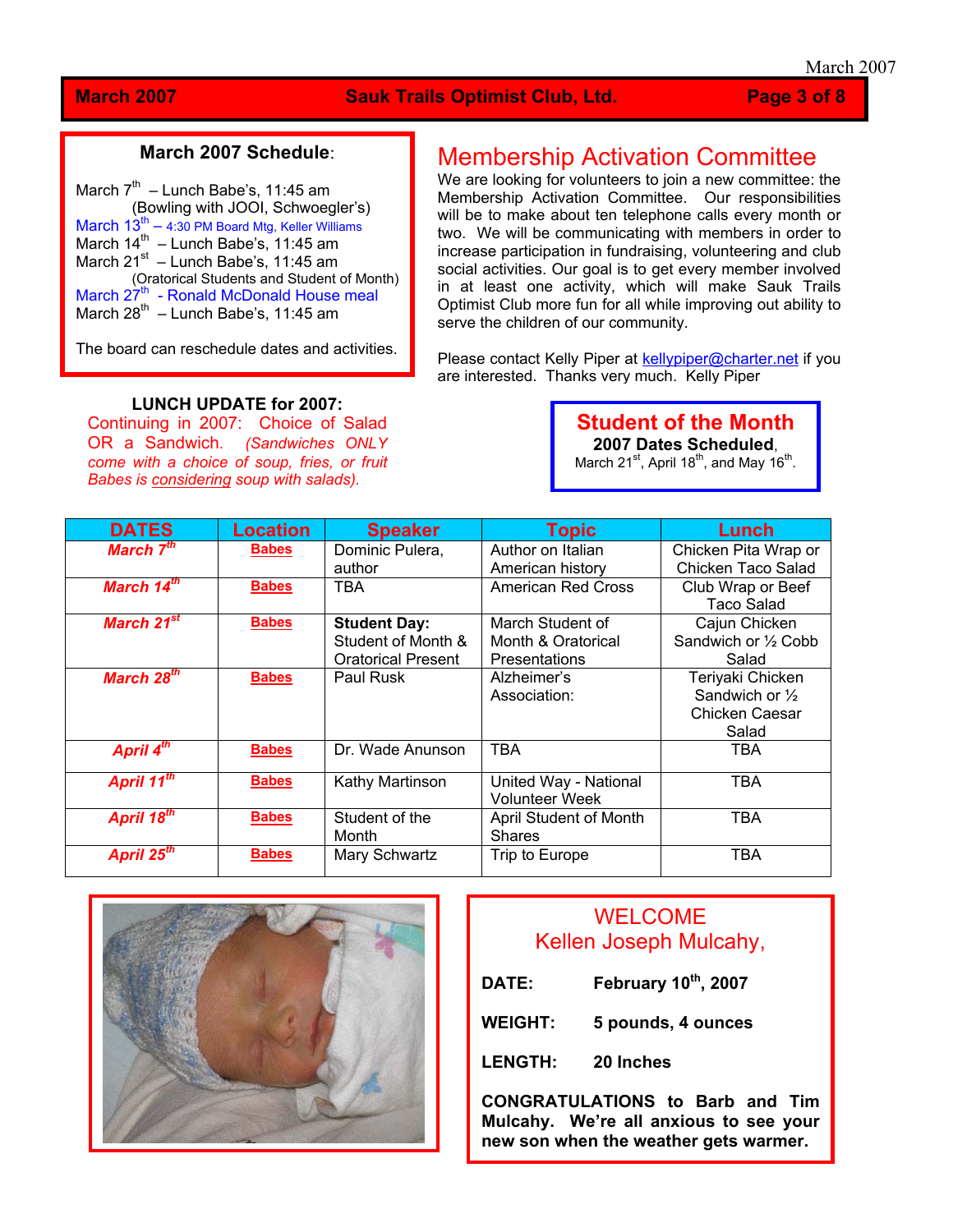| <b>March 2007</b>      | <b>Sauk Trails Optimist Club, Ltd.</b><br>Page 4 of 8                                                                                                                                                                                                                                                                                                                                                                                                                                           |
|------------------------|-------------------------------------------------------------------------------------------------------------------------------------------------------------------------------------------------------------------------------------------------------------------------------------------------------------------------------------------------------------------------------------------------------------------------------------------------------------------------------------------------|
| <b>DATES</b>           | <b>Sauk Trails Scheduled Activities &gt; Mark Your Calendar</b>                                                                                                                                                                                                                                                                                                                                                                                                                                 |
| Wed., 03/07/2007       | <b>Bowling With The JOOI Team</b><br>On Wednesday March 7, 2007, the Sauk Trails Optimist Club and the Spartan Youth<br>Service JOOI team will be getting together at 4:30 for a bowling party at Schwoegler<br>Lanes. The cost is only \$5 and includes 2 games of bowling and food. Signup with<br>Rick Thomas at: jathoma2@wisc.edu or 212-7582. See you there                                                                                                                               |
| Wed. 03/21/2007        | <b>Oratorical Contest</b><br>Mark your calendars for Wednesday, March 21 <sup>st</sup> as we are holding our Oratorical                                                                                                                                                                                                                                                                                                                                                                         |
| Presentation at lunch. | contest that day during our regular meeting hour. Please arrive by 11:45, as the<br>contest will start promptly. We should be finished by 1:00 pm. Support the kids in<br>our community as they compete for 2-\$1500 scholarships to be given away at the<br>district level. This is an important event for the kids participating, and we would like<br>to see a large crowd. (Even if you have to leave early, this is one event you should not miss.)                                        |
|                        | <b>Ronald McDonald House Meal</b>                                                                                                                                                                                                                                                                                                                                                                                                                                                               |
| Tues. 03/27/2007       | The Spartan Youth Service JOOI Team will once again be preparing a meal at the<br>Ronald McDonald House on Tuesday, March 27, 2007. The kids are great cooks,<br>and the people staying there greatly appreciate a home cooked meal. Think about a<br>month you would like to supervise the students and contact Rick Thomas at<br>212-7582 or jathoma2@wisc.edu. Time: 4:30 - 6:00 PM.                                                                                                         |
|                        | 2007 Spring Fundraiser / Poker Tournament                                                                                                                                                                                                                                                                                                                                                                                                                                                       |
| Fri. 04/20/2007        | Our Spring Fundraiser for service-based scholarships will be held on Friday, April<br>$20th$ this year at J.T. Whitney's. In addition to our silent auction, we will be having a<br>Texas Hold'em Tournament. The doors will open at 6:00 with the tournament<br>starting at 7:00. The tournament should be done by around 10:00 pm. Join us for<br>what should be a very entertaining evening.<br>Please contact Rick at:<br>jathoma2@wisc.edu or 212-7582 to sign up or to volunteer to help. |
|                        | <b>Gardner Park Cleanup:</b>                                                                                                                                                                                                                                                                                                                                                                                                                                                                    |
| Sat. 04/21/2007        | Help do your part in keeping our parks clean. We will be helping to clean up<br>Gardner Park on April 21 <sup>st</sup> (Earth Day) from 10:00 - 1:00 PM Please contact Rick<br>at: jathoma2@wisc.edu or 212-7582 if you would like to sign up. (5-6 volunteers needed.)                                                                                                                                                                                                                         |
| Sat. 04/21/2007        | <b>UW Band Concert:</b><br>For those Optimists who acquired tickets through Kathy Johnson for the 7:30 PM<br>Concert. We can grab a burger at The Coliseum Bar and take the bus from there <i>(for</i><br>about \$2/person). We'd meet at 5:30ish in order to be finished when the bus starts<br>taking loads to the Band Concert at the Kohl Center.                                                                                                                                           |
|                        | <b>Oratorical District Conference</b>                                                                                                                                                                                                                                                                                                                                                                                                                                                           |
| Sat. 04/21/2007        | Winners at the Zone contest compete in Janesville on Saturday, 04/21.                                                                                                                                                                                                                                                                                                                                                                                                                           |
|                        | <b>Ronald McDonald House Meal</b>                                                                                                                                                                                                                                                                                                                                                                                                                                                               |
| Tues. 04/24/2007       | Meal served with JOOI kids, 1-2 volunteers needed on Tues. 04/24, 4:30 - 6:00 PM.                                                                                                                                                                                                                                                                                                                                                                                                               |
|                        | <b>JOOI Induction Banquet</b>                                                                                                                                                                                                                                                                                                                                                                                                                                                                   |
| Thur. 04/26/2007       | New JOOI Board is inducted and out-going board thanked for their service. All are<br>welcome from approximately 5:00 - 7:00 PM. (More details will be coming).                                                                                                                                                                                                                                                                                                                                  |
|                        | <b>Memorial High School SPIRIT Day of Service</b>                                                                                                                                                                                                                                                                                                                                                                                                                                               |
| Mon. 04/30/2007        | Everyone welcome to help. . (More details will be coming).                                                                                                                                                                                                                                                                                                                                                                                                                                      |
|                        | <b>Special Olympics Track and Field Meet</b>                                                                                                                                                                                                                                                                                                                                                                                                                                                    |
| Sat. 05/05/2007        | Many volunteers are needed at Oregon High School Track for this annual event.                                                                                                                                                                                                                                                                                                                                                                                                                   |
| Sat. 05/12/2007        | <b>STOC Garage Sale</b><br>Fundraiser benefiting STOC Youth and Community Foundation. Start saving items<br>now for the STOC garage sale, which will be held on Saturday, May 12 <sup>th</sup> . The sale<br>will be held at Rick Thomas' house at 5914 Raymond Rd. Current plans have it also<br>including a bake sale and other fundraising ideas. Watch for more details in<br>upcoming newsletters. 3 - 4 Volunteers needed.                                                                |
| Tues. 05/22/2007       | <b>Ronald McDonald House Meal</b>                                                                                                                                                                                                                                                                                                                                                                                                                                                               |
|                        | Meal served with JOOI kids, 1-2 volunteers needed on Tues.05/22 - 4:30 - 6:00 PM.                                                                                                                                                                                                                                                                                                                                                                                                               |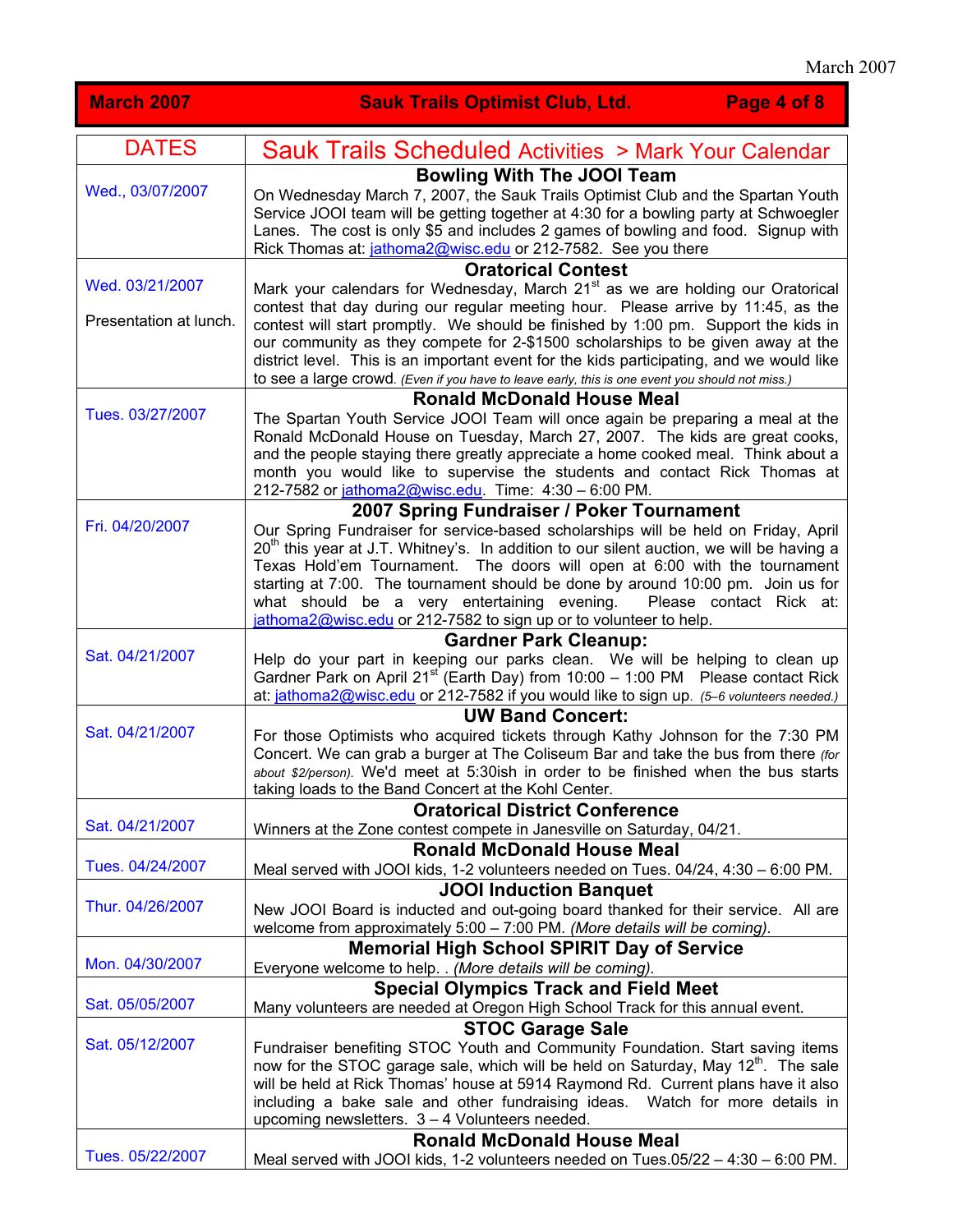### **March 2007 Sauk Trails Optimist Club, Ltd. Page 5 of 8**

# ESSAY CONTEST

The Sauk Trails Optimist Club sponsored an Essay contest, with essays due February 25th. The topic for the essay was, "I want to make a difference because…" Club winners go on to the Zone and District levels where a \$650 scholarship is given. Kristen Fox was our Essay Contest winner and Amanda Bidwell came in second. *(See a copy of the Kristen's club winning essay below).*



### **I Want To Make a Difference because…"**  495 words

From childhood on, we have been taught to keep things the same, "put it back like you found it" is a common phrase from a parent's mouth. We are conditioned to accept society, even if it is not ideal. From the moment we enter the world to the instant we leave, we are taught to conform to the ways of our society. Unfortunately, the way we find things is not always the way they should be, and putting them back the way they were found is not always the best way to keep the toy room clean. Every once and a while the toys must be tidied and replaced. I want to make a difference because I want to leave the world cleaner then I found it.

I do not want my children to find the world in the state that it is in. It is an unorganized, confusing and frightening situation. The "toys" of humanity are scattered on the floor, and the clutter is beginning to take away the enjoyment we could receive from the world. Everything from our government to our families to our morality is in need of renewal. If left unchanged, our descendants will find their precious things broken and destroyed like the outgrown plaything of a child. I want to make a difference because I want my children and future generations to enjoy what life has to offer; I do not want them to see it ripped away and discarded.

I do not mean to suggest that the world is unsalvageable. When a room becomes disorderly we do not lock the door and hide it forever, but rather we meticulously pick up each object and restore it to its proper place. I simply suggest that we do some housekeeping amongst ourselves. Just as I would not wish to clean a house by myself, I do not claim to have the answer to every world problem. I do not know how to stop wars, to prevent poverty, or to end hunger. Yet just as in my home where I can dust and sweep, I can give the world my time and effort. I can pray for peace, donate money, and help at a pantry. I believe that my efforts, however small, will inspire the same from others. As more people join the fight for change, it is greatly accelerated. I want to make a difference because I want others to do the same.

I am making a difference. It is with great passion that I do everything I can to make change in the world. The most inspiring thought is that I am by no means the only person working for change. The world is filled with people willing to make an effort to improve our situation and thought I may be one in a million world changers; perhaps I will be the one that changes a million. I do not *want* to make a difference; I will make a difference.

By: **Kristen Fox**, JOOI Governor 2006-7

## Tri-Star Basketball Competition

Thank you to everyone who helped run the Tri-Star Basketball Competition on Saturday, March  $3<sup>rd</sup>$ . We had 25 particip ants.

> *. Calvin Geppert won in 10-year-old boys Nick Pederson won in 8-year-old boys. Nick Meland won in 9-year-old boys. Abby Reimer won in 11-year-old girls. Lance Peterson won in 11-year-old boys. Bryan Blaisdell won in 13-year-old boys.*

district competition. (Picture: One of many We wish all of the winner's good luck in the *winners with Greg Hermus, Club President)* 

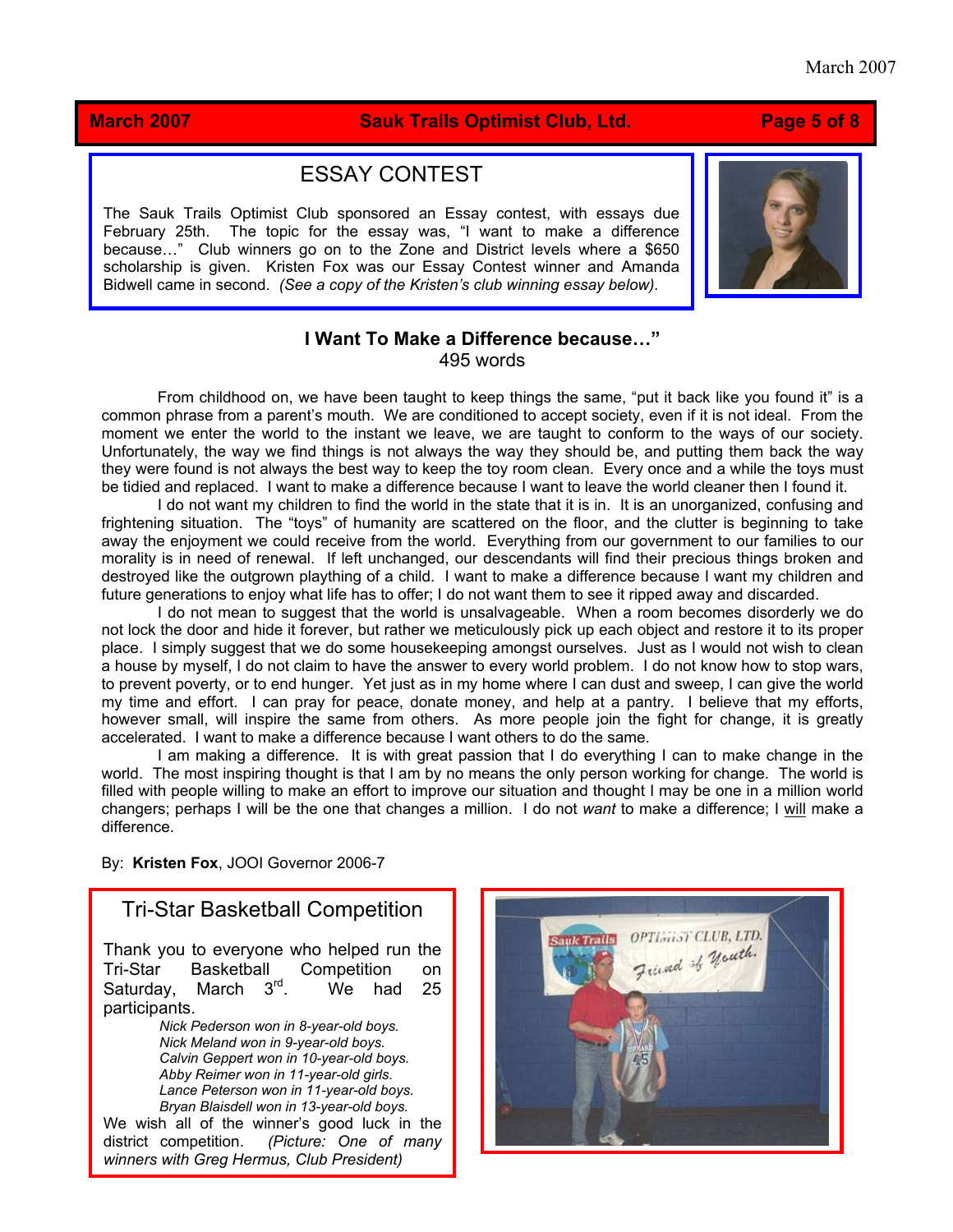### **March 2007 Sauk Trails Optimist Club, Ltd. Page 6 of 8**

# **February 18th, Student of the Month**

Ann Tran is our Student of the Month for February. She was honored on February 21<sup>st</sup>, s007 and her mother, Vang and father Houng attended the ceremony. Ann sent her resume to me and she is very, very involved with school as well as her community.

Ann currently has a grade point average of 4.0 and scored very high on her ACT and SAT tests. She received a score of 29 for her ACT and 1860 for her SAT tests. Her honors include National Honor Society 11<sup>th</sup> and 12<sup>th</sup> year, received Faculty Senate Services Award her 11<sup>th</sup> year, was a National Society and High School Scholar for 11<sup>th</sup> and 12<sup>th</sup> year, received High Honors all four years and French Honor Society years 10, 11 and 12.

Her work experience includes working at the University in P.E.O.P.L.E Program Teacher Assistant Intern. She taught and supervised children in grades 6-8. The same year she worked as a Web Developer, Graphic Designer and Flash Animator for the university. She created flash animations advertisements, redeveloped disorganized sites and formatted large documents to be more accessible to campus faculty.

Ann's Pom Pon team was selected to dance at Disney and Summer Fest. The team placed second at the Sprint Invitational.

Ann was accepted to the University of Wisconsin and Marquette University. She is currently on a waiting list for Stanford University.

**Christina Smith-Wilkie**, SOM Chairperson

### **JOOI Club Food Drive**

On Saturday, February  $24<sup>th</sup>$  the JOOI club conducted a food drive in the neighborhoods around Memorial High School. The weather was terrible, but the kids still collected about 300 lbs. of food. The food was distributed to the Middleton Outreach Ministry food pantry and the Wexford Ridge food pantry. Great job JOOI students

### **Ronald McDonald House Meal**

JOOI kids and Optimists served a meal on February  $27<sup>th</sup>$  from 4:30 – 6:00 PM. If you haven't already volunteered for this activity, there will be another meal served on March  $27<sup>th</sup>$ where a couple of Optimists will be needed.

# **REMINDER**

**STOC Articles for April 2007 Newsletter Are due to Bonnie Spindler [blspindler@charter.net](mailto:blspindler@charter.net) by March 28th, 2007.**





| Jason Kadow          | 3/2  |
|----------------------|------|
| <b>Tim Belter</b>    | 3/3  |
| <b>Kevin Campos</b>  | 3/5  |
| <b>Brinda Mecham</b> | 3/10 |
| <b>Kelly Piper</b>   | 3/11 |
| <b>Gene Spindler</b> | 3/31 |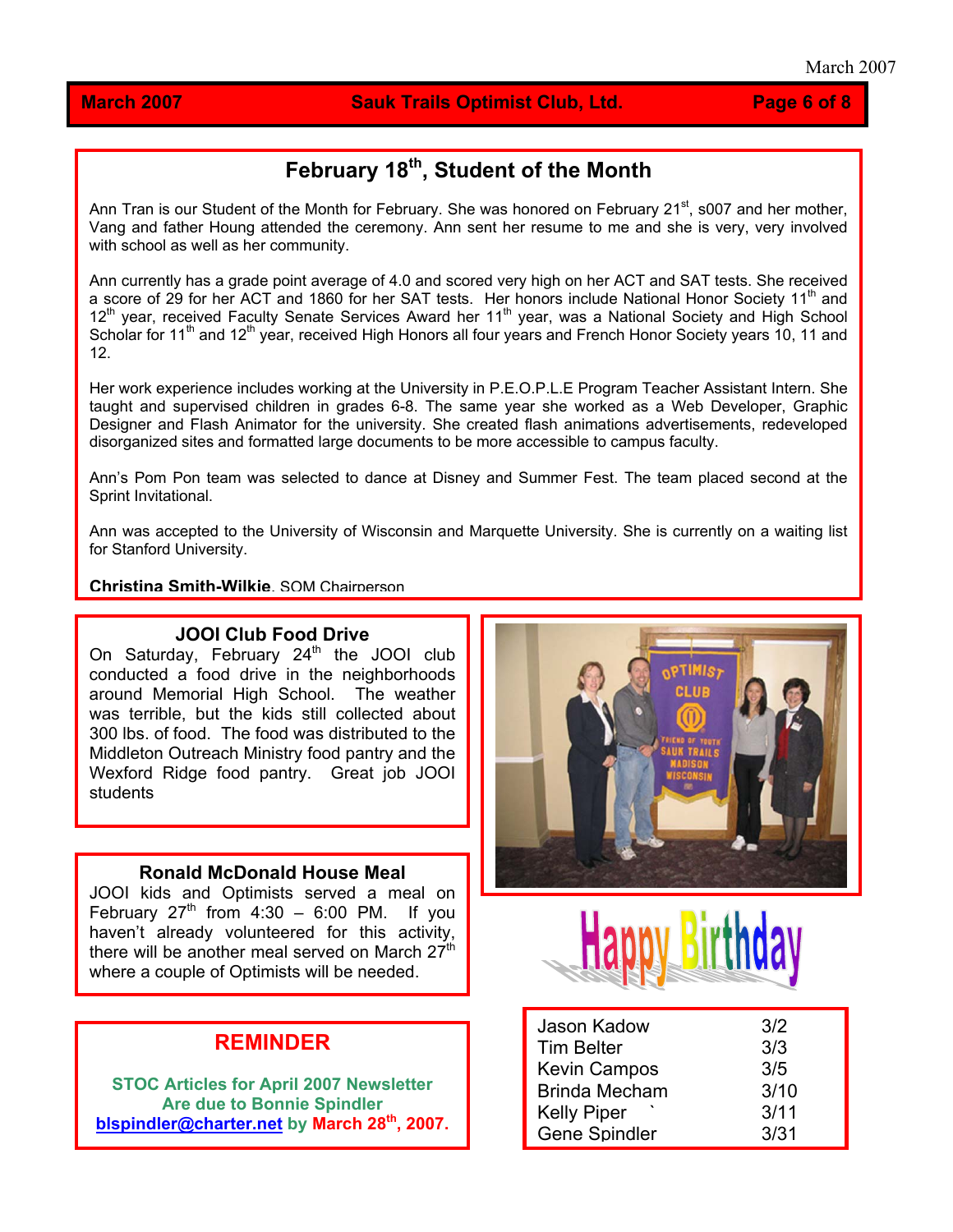### March 2007

# **Sauk Trails Optimist Club, Ltd. - Membership Roster March 2007 (Updates in RED)**

| Name                   | Company                                   | Work No.  | Home No.       | Fax No.      | <b>E-Mail Address</b>                    |
|------------------------|-------------------------------------------|-----------|----------------|--------------|------------------------------------------|
| Wade Anunson           | Anunson Chiropractic                      | 829-2250  | 278-2950       | 829-2251     | drsanunson@sbcglobal.net                 |
| <b>BJ</b> Bailey       |                                           |           |                |              | Mrfuel4@vahoo.com                        |
| <b>Steve Bailey</b>    | Crown Dental Laboratory                   | 271-5537  | 238-8535       | 271-1657     | Sbailey100@aol.com                       |
| Tim Belter             | Johnson Bank                              | 240-1890  | 455-1145       | 249-7830     | tbelter@johnsonbank.com                  |
| David Braun            | M&I Bank                                  | 836-2170  | 217-2182       | 836-2160     | David.braun@micorp.com                   |
| Kevin Campos           | Campos Financial/Keller Williams          | 235-1030  | 798-1099       | 443-1919     | $Campos financial (a)$ yahoo.com         |
| Kristi Campos          | Distinctive Dentistry & Facial Aesthetics | 836-1422  | 798-1099       |              | klmilton@hotmail.com                     |
| <b>Rick Conne</b>      |                                           |           | 833-3793       |              | rjconne@charter.net                      |
| Lori (Handel) Davis    |                                           |           | 848-9673       |              | lhandel@tds.net                          |
| Don Damon              | <b>SWIS Governor, 2006 - 2007</b>         | 836-6310  | 836-9405       | 836=0381     | damon@chorus.net                         |
| Tom Engelbrecht        | SWIS Lt. Gov, Zone 6, 2006-2007           |           | 238-0669       |              | tengelbrecht@charter.net                 |
| Sandra Fischer         | <b>DELETE</b>                             | 935-9308  | 437-8448       |              | sandyfischer@eschinsurance.com           |
| Carrie Fluhr           | Wisconsin Community Bank                  | 298-1743  | 219-3551       | 298-1710     | Cfluhr.@thewcb.com                       |
| Daniel Gibson          | <b>SVA Planners</b>                       | 826-2322  | 836-4714       |              | Gibsond@sva.com                          |
| Peder (Pete) Graven    | Monona State Bank                         | 223-6245  | 276-5912       | 223-3007     | pgraven@mononabank.com                   |
| Mike Gustafson         | Suby Von Haden                            | 826-2292  | 831-6914       | 831-4243     | <u>gustafsonm@sva.com</u>                |
| Greg Hermus            | Morgan Stanley                            | 829-4341  | 845-3820       |              | Ghbadger@charter.net                     |
| Donald Higgins         | Higgins Hemb Insurance Group, LLC         | 274-4200  | 824-0914       | 274-4210     | Don@hhig.net                             |
| Ricki Hoefer           | Edward Jones                              | 831-0988  | 833-6268       |              | Philricki@aol.com                        |
| Jared Holthe           | <b>DELETE</b>                             | 848-2638  | 848-2638       |              | Holthe s@yahoo.com                       |
| Sheri Holthe           | <b>DELETE</b>                             | 848-2638  | 848-2638       |              | Holthe s@vahoo.com                       |
| Laurie Irwin           | Ronald McDonald House                     | 232-4671  | 233-0543       | 232-4670     | 1 irwin@sbcglobal.net                    |
|                        |                                           |           |                |              | lirwin@rmhcmadison.org                   |
| Kathy Johnson          | Risk Management Strategies, LLC           | 663-9032  | 513-7527(cell) | 206-666-6435 | kjohnson@RMStrategies.net                |
| Jim&Dee Judd           | Retired<br>352-751-3696 (FL)              |           | 833-2622       |              | juddj@thevillages.net                    |
| Jason Kadow            | Meicher CPA                               | 826-1900  | 827-6707       | 826-1901     | asonk@meichercpa.com                     |
| Dale Kalscheur         | The Neckerman Agency                      | 238-2686  | 437-4470       | 238-7798     | D kalscheur@neckerman.com                |
| Carole Klopp           | <b>Volunteer Coordinator</b>              | 826-3409  | 833-4561       |              | klopp@chorus.net                         |
| Chuck Koehler          | Retired                                   | 838-7133  | 838-7133       |              | Koehler01@charter.net                    |
| Gail Koehler           | Independent Health Care                   |           | 838-7133       |              | Koehler01@charter.net                    |
| Mark Kraemer           | Park Bank, VERONA Office                  | 845-0207  | 848-6899       | 845-0201     | mkraemer@parkbank.com                    |
| Joseph Marty           | Wells Fargo                               | 643-9524C | 831-4799       |              | joseph.h.marty@wellsfargo.com            |
| Brinda Mecham          | Crown Dental Laboratory                   | 271-5537  |                |              | Brstratton@aol.com                       |
| Michael Milia          | Advantage Real Estate                     | 441-7761  | 235-3102(cell) | 441-8471     | mmilia@tds.net                           |
| <b>Bill Monkemeyer</b> | United Way                                | 246-4351  | 848-4871       | 246-4369     | whamnjam@tds.net                         |
|                        |                                           |           |                |              | bmonkemeye@uwdc.org                      |
| Barb Mulcahy           | <b>State Bank of Cross Plains</b>         | 798-5283  | 513-6965       | 798-2171     | barbara.mulcahy@crossplainsbank.com      |
| Tony Nagin, Jr.        | Badger Tax & Acct Services                | 833-1700  | 238-5335       | 826-0201     | $\text{tony}(\widehat{a})$ badgertax.com |
| Kelly Piper            | Boumatic                                  | 224-2944  | 237-1383       |              | kellypiper@charter.net                   |
| Janine Richgels        | US Bank, N.A., Pvt Bank Associate         | 252-4110  | 241-5714       | 252-7652     | Janine richgels@usbank.com               |
| Diane Riley            | Associated Bank                           | 259-4204  | 643-0821       |              | diane.riley@associatedbank.com           |
| Alison Scherer         | WI Dept of Ag, Trade & Cons. Protection.  | 224-4761  | 836-0151       |              | schereraj@hotmail.com                    |
| <b>John Scherer</b>    | Trinity Financial Planning                | 829-1010  | 836-0151       | 268-8588     | John@trinfin.com                         |
| Lisa Schluesche        | Associated Bank                           | 259-2052  | 513-8590       |              | Lisa.Schluesche@Associatedbank.com       |
| Ray Schmitz            | Retired - NEW E-Mail Address              |           | 233-3786       |              | straymond@sbcglobal.net                  |
| Phil Schrabeck         | <b>AMCORE Bank</b>                        | 443-1709  | 345-9756       |              | phil.schrabeck@amcore.com                |
| Mary Schwartz          | Symphonic Financial Advisors              | 442-1500  | 437-2233       | 442-6490     | Mnorrb@aol.com                           |
| Jacci See              | First Weber Group                         | 828-5105  | 827-6326       | 836-3102     | Seej@firstweber.com                      |
| Bonnie Spindler        | Semi-Retired, Computer Trainer            | 833-7244  | 833-7244       |              | Blspindler@charter.net                   |
| Gene Spindler          | Retired                                   |           | 833-7244       |              | genespindler@charter.net                 |
| Christina Smith-Wilkie | Associated Bank 608-469-8375 (cell)       | 833-1444  | 827-0022       |              | Christina.SmithWilkie@Associatedbank.com |
| Jill Thomas            | First Business Bank                       | 232-5924  | 850-4250       | 232-5920     | jthomas@fbbmadison.com                   |
| Rick Thomas            | Keller Williams Realty                    | 212-7582  | 274-0528       |              | <u>jathoma2@wisc.edu</u>                 |
| Amy Tripp              |                                           |           |                |              | No E-Mail                                |
| <b>Bob Wortinger</b>   | Kiesling Associates                       | 664-9110  | 829-3926       | 664-9112     | Rwortinger@kiesling.com                  |